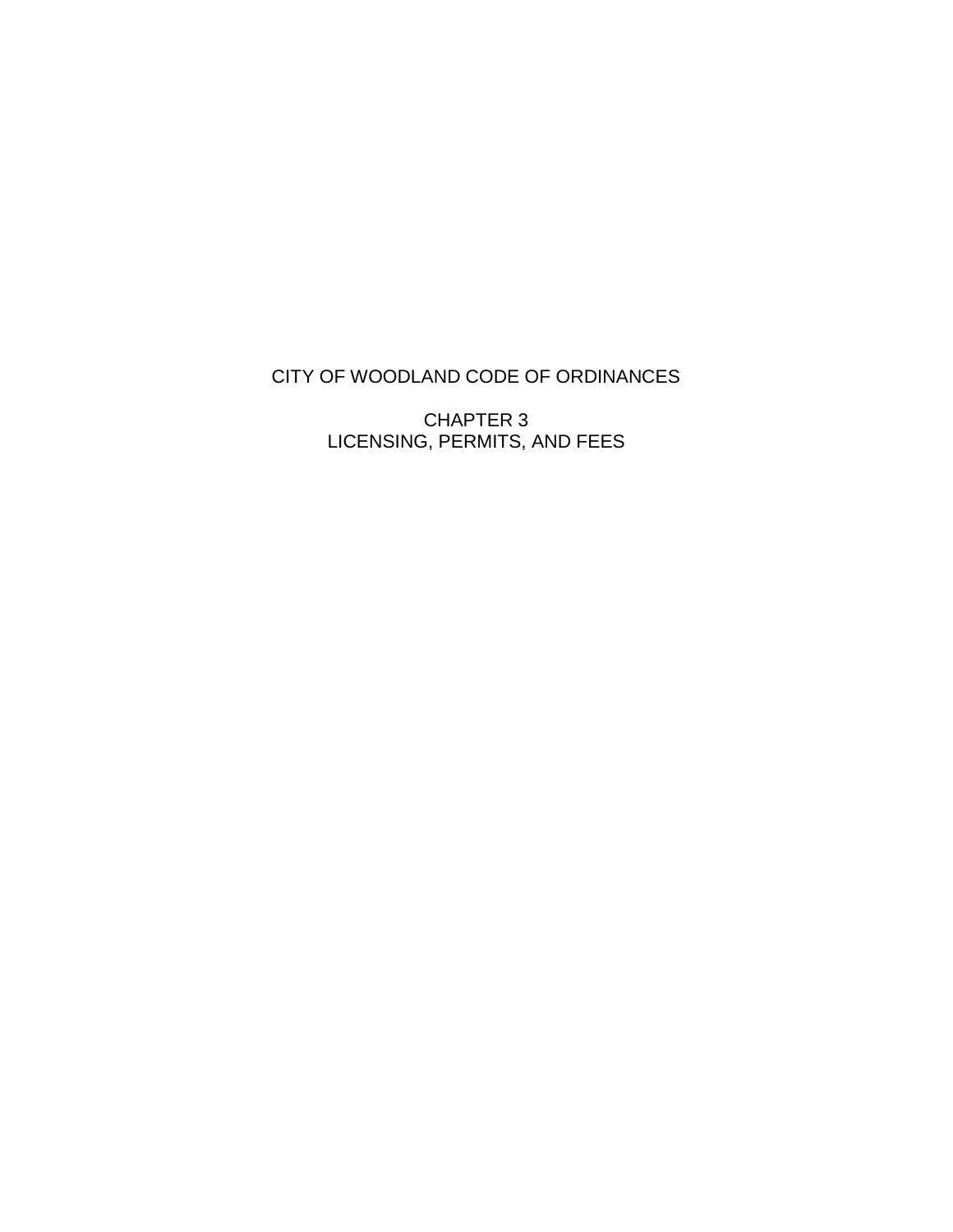### CHAPTER 3. LICENSING, PERMITS AND FEES

### **SECTION 300 GENERAL PROVISIONS**

300.01 License or Permit Required. No person may conduct any activity or use any property for which a license or permit is required by law or this Code without a current valid license or permit for that activity or use. For the purpose of this Code, a person will be deemed to be engaged in a business for which a license is required if the person:

- (a) Sells any goods or service for which a license is required under this Code.
- (b) Solicits such business or offers such goods or services for sale or hire.
- (c) Acquires or uses a vehicle or any premises in the City for such business purposes.

Agents or other representatives of non-residents of the City who do business in the City will be personally responsible for any failure of their principals or the businesses they represent to comply with this Code. A license is required for each branch establishment or location of a business as if it were a separate business. No license is required for mere delivery in the City of any property purchased or acquired in good faith from a regular place of business outside the City if there is no intent to evade this Code.

300.02 Application. A person required to obtain a license under this Code will apply to the Clerk for the license. The application will:

- (a) Be on forms provided by the Clerk.
- (b) Include an affidavit sworn to by the applicant before a person authorized to administer an oath.
- (c) Contain all information necessary to comply with the Code and any other information required by the Clerk, including full identification of the applicant, the applicant's address, and the address of the business.
- (d) Be accompanied by the applicable license fee stated in Section 305.02.

300.03 Bond. Where a bond is required for a license or permit, the bond will be a corporate surety bond executed on a form approved by the City Attorney and will be filed with the Clerk before the license or permit is issued. The bond will be in the amount and with the penalty provisions as required by the Code.

300.04 Procedure for Issuance. If, after investigation, the Clerk is satisfied that all requirements of law and this Code have been met, the Clerk will present the application and a report of the investigation and findings to the Council for action. If the license or permit does not require Council approval, the Clerk may issue the license or permit.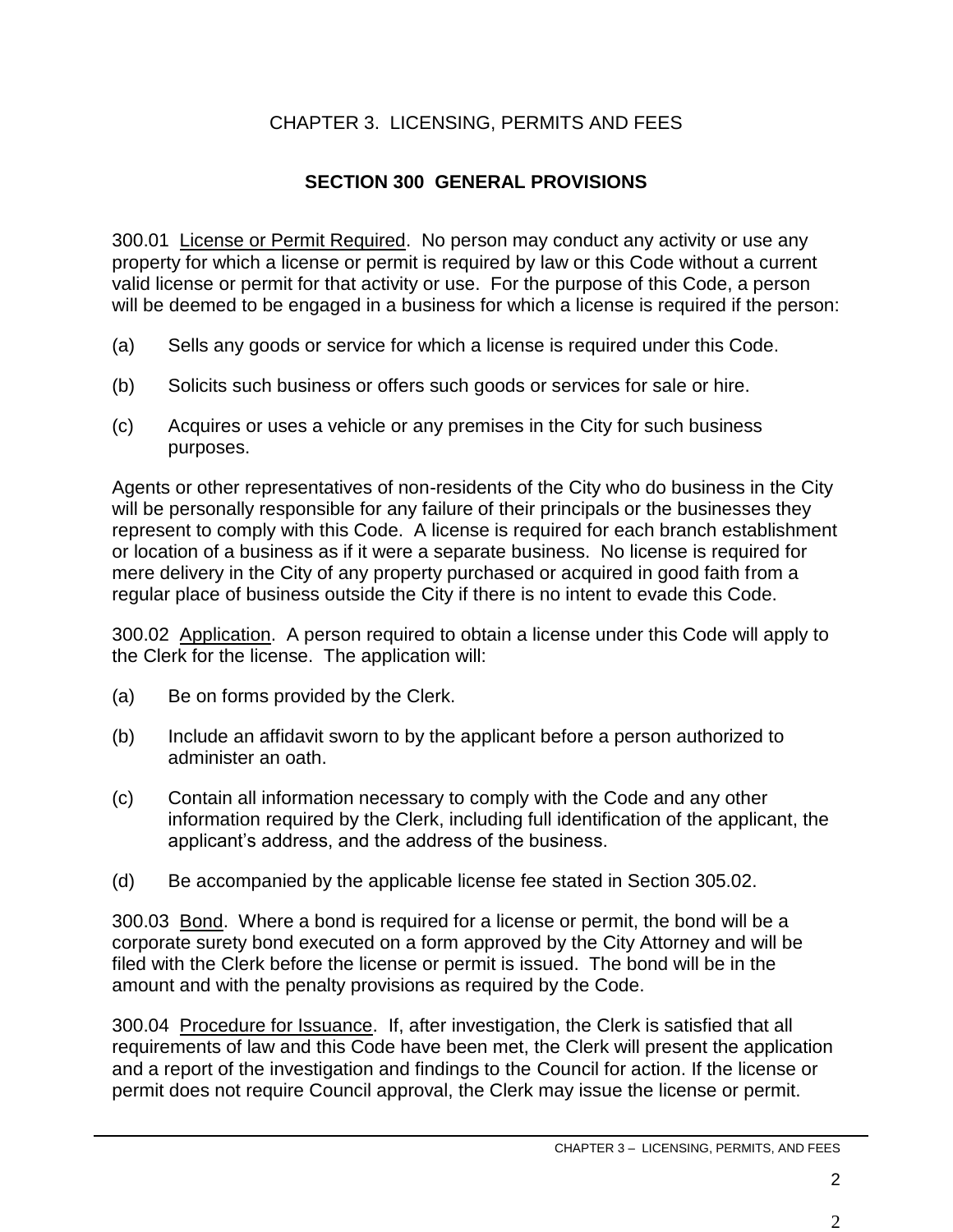300.05 Appeal Procedure. Upon denial of a license or permit by the Clerk, an applicant may appeal the denial to the Council by filing a request for review with the Clerk within 10 days after notice of the denial. The Council will hear the applicant at its next regular meeting, and review the determination of the Clerk. The Council may then grant or deny the license.

300.06 License Period. All licenses will terminate on December 31 of the year issued, unless otherwise indicated.

300.07 Renewal. Applications for renewal of a license will be made to the Clerk on forms provided. The renewal application will contain the information required for the original application plus any additional information required by the Clerk. The application for renewal will be accompanied by the applicable license fee stated in Section 305.02.

300.08 Duplicates. A duplicate license certificate or tag may be issued by the Clerk to replace any license certificate or tag previously issued which has been lost, stolen, defaced or destroyed, without any willful conduct on the part of the licensee, if the licensee files an affidavit with the Clerk attesting to such fact and pays to the Clerk a fee of seventy-five cents.

300.09 Refunds. License fees will not be refunded in whole or in part for non-use of a license, or for any change in the business or its location. The Clerk may refund a license fee collected through error, or in cases where the application for the license is denied.

300.10 Duties of Licensee. Every licensee will:

- (a) Permit reasonable inspections of the business and books and records of the business by City officers or employees or by duly authorized agents of the City.
- (b) Comply with all laws, ordinances, and regulations applicable to the licensed business.
- (c) Stop operating the licensed business after expiration or revocation of the license and during any suspension of the license.
- (d) Display the license in a conspicuous place on the licensed premises, vehicle, or device to which the license relates.
- (e) Pay prior to the date any penalty attaches for non-payment, all special assessments and real and personal property taxes levied against real and personal property owned by the licensee and used in the licensed business.

300.11 Unlawful Disposition. A licensee may not lend, sell, give or assign a license to any person, or allow any other person to use, display or possess the license.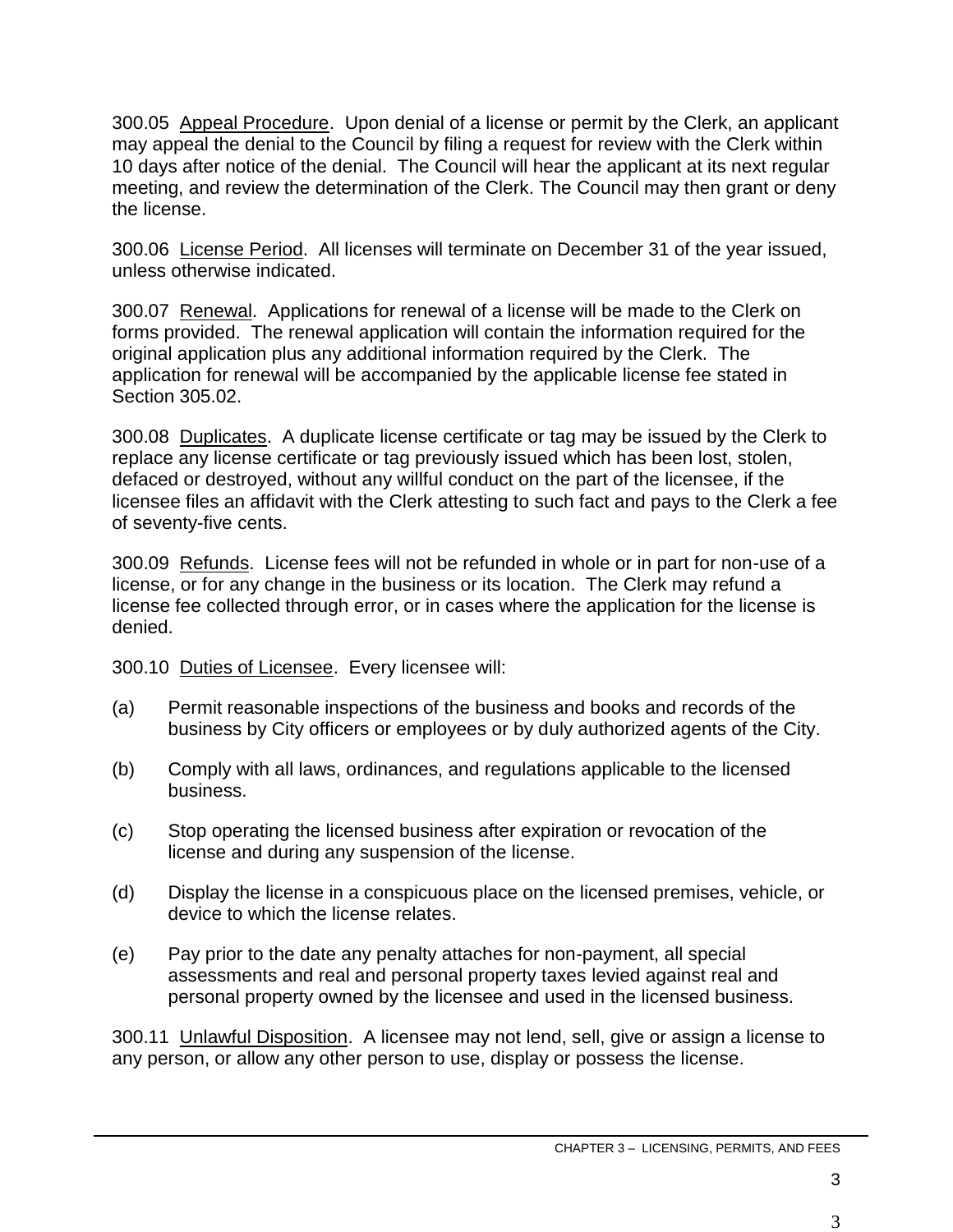300.12 Enforcement. Police officers and other appropriate officers of the City may inspect and examine all premises, businesses and enterprises subject to license under this Code.

300.13 Termination of License. If the Clerk determines that a licensee has not complied with some requirement of this Code, the Clerk will give the licensee written notice of the violation delivered either personally or by depositing the notice in the U.S. mail addressed to the address stated on the license application, which will constitute valid service of the notice. If the licensee cannot be found, the notice also may be posted on the licensed premises. The notice will require compliance with the provisions of law stated in the notice within a reasonable time as specified by the Clerk. Upon expiration of the stated time, the Clerk may terminate the license if the license was issued by the Clerk. If the license was issued by the Council, the Clerk will report the matter to the Council and the Council may terminate the license.

300.14 Hearing. A licensee may by written notice request a hearing by the Council before termination. The hearing will be held not less than 10 days and not more than 20 days after the request. At the hearing the licensee will be advised of all information upon which the alleged violation is based, and the licensee will be given the opportunity to offer evidence regarding the alleged violation. After the hearing, the Council may make a final order suspending, terminating or reinstating the license.

### **SECTION 305 FEES**

305.01 License Fees. The fee for any license, permit or application required under this Code will be the amount stated in Section 305.02, which amount will be paid by the applicant at the time the application is submitted to the Clerk. All fees paid are nonrefundable if the license has been correctly issued.

305.02 Establishment of Fee Amounts. The dollar amounts of fees required by this Code are as stated in the following table.

|              | Animal Licenses & Fees |                               |                                |               |
|--------------|------------------------|-------------------------------|--------------------------------|---------------|
| Fee          | Code                   | <b>Purpose of Fee</b>         | <b>Item</b>                    | <b>Amount</b> |
| No.          | No.                    |                               |                                |               |
| $\mathbf{I}$ | 405.03                 | $\log$ license – Multiple Dog | Annual license                 | \$25.00       |
| 2            | 405.03                 | Release of impounded dog      | 0 impounds last 12 months      | \$40.00       |
|              |                        |                               | 1 impound last 12 months       | \$65.00       |
|              |                        |                               | 2 or more impounds last 12     | \$90.00       |
|              |                        |                               | months                         |               |
| 3            | 405.03                 | Impounded animals             | Monthly retainer fee           | \$100.00      |
|              |                        |                               | Euthanasia & disposal          | \$75.00       |
|              |                        |                               | Cremation only                 | \$60.00       |
|              |                        |                               | Daily fee for boarding of cats | \$23.00       |
|              |                        |                               | Daily fee for boarding of dogs | \$25.00       |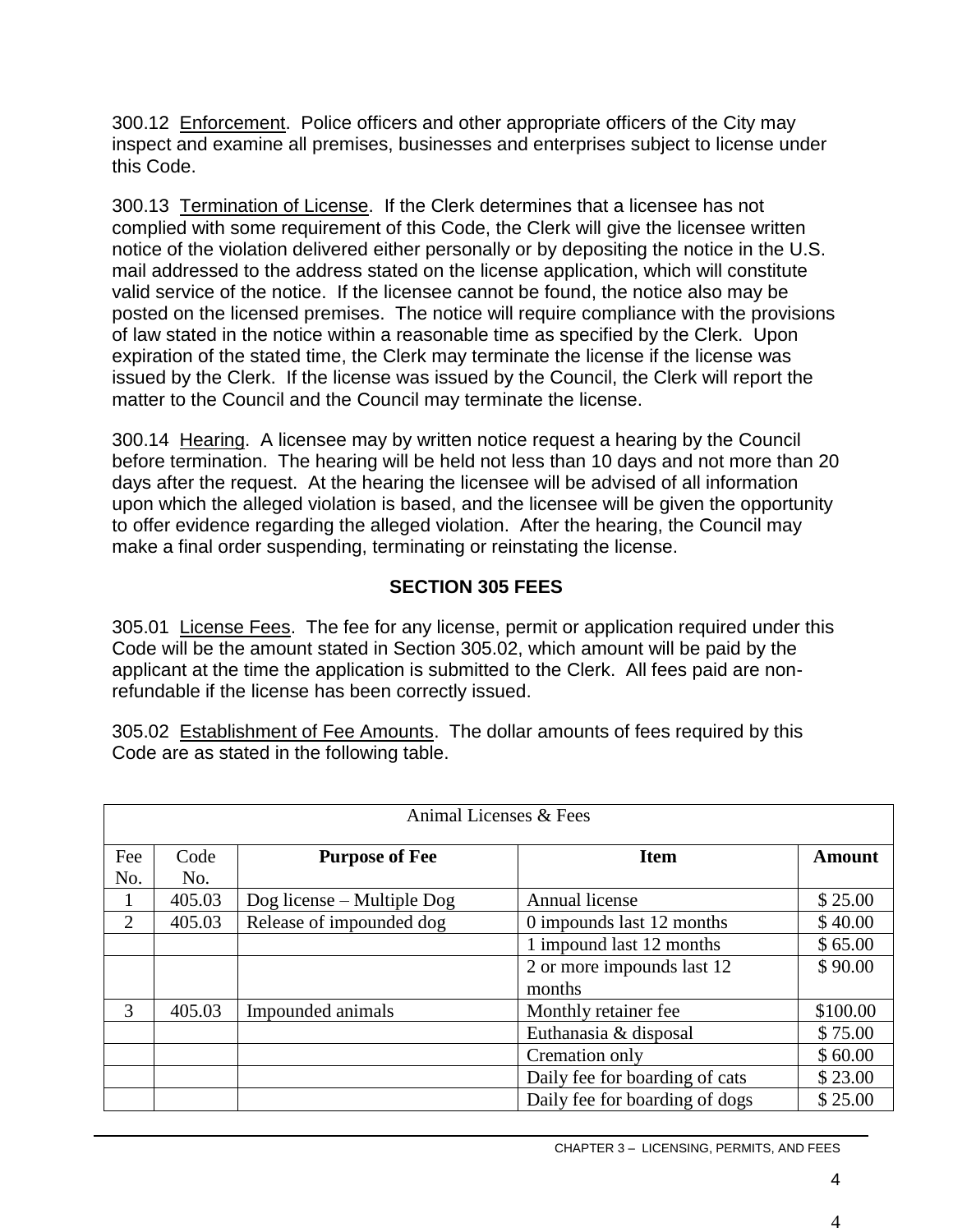|    |         |                                | Minimum daily fee per animal     | \$25.00  |
|----|---------|--------------------------------|----------------------------------|----------|
| Δ  | 406.02  | Dangerous Dog Annual Fee       | Certification of Registration of | \$500.00 |
|    | Subd. 5 |                                | Dangerous Dog Annual fee         |          |
|    |         |                                |                                  |          |
| 4A | 407.01  | <b>Backyard Chicken Permit</b> | Annual permit                    | \$25.00  |

|     | <b>Building Permit Fees</b> |                                    |                                          |  |  |
|-----|-----------------------------|------------------------------------|------------------------------------------|--|--|
| Fee | Code                        | <b>Item</b>                        | <b>Amount</b>                            |  |  |
| No. | No.                         |                                    |                                          |  |  |
| 5   | 700.03                      | Minimum Building Permit Fee        | \$23.50                                  |  |  |
|     |                             | All Building Permit Fees based on  | Fee per Building Valuation Standards per |  |  |
|     |                             | 1997 UBC/SBC Standards             | Current I.C.B.O. Data                    |  |  |
|     |                             | Plan Review Fee                    | 65% of Building Permit Fee               |  |  |
|     | 705.05                      | <b>Individual Sewage Treatment</b> | Fee per Building Valuation Standards per |  |  |
|     |                             | Permit (New or Repair)             | Current I.C.B.O. Data                    |  |  |

|     | Contractor's Licenses |                                 |             |         |  |
|-----|-----------------------|---------------------------------|-------------|---------|--|
| Fee | Code                  | <b>Purpose of Fee</b>           | <b>Item</b> | Amount  |  |
| No. | No.                   |                                 |             |         |  |
| 6   | 315.01                | Annual Tree Trimming / Removal  |             | \$50.00 |  |
|     | 314.02                | Gas Fitter's License            | Class A     |         |  |
| 8   | 314.02                | Heating/ventilation installer   | Class B     |         |  |
| 9   | 313.01                | Plumbers License (registration) |             |         |  |

|            | <b>Electrical Permit Fees</b> |                         |               |  |  |
|------------|-------------------------------|-------------------------|---------------|--|--|
| Fee<br>No. | Code<br>No.                   | <b>Item</b>             | <b>Amount</b> |  |  |
| 10         | 312.03                        | Minimum Residential Fee | \$40.00       |  |  |
|            |                               | Swimming pool flat rate | \$45.00       |  |  |

|     | False Alarm Fees & Fire Call Charges |                              |                          |          |  |
|-----|--------------------------------------|------------------------------|--------------------------|----------|--|
| Fee | Code                                 | <b>Purpose of Fee</b>        | <b>Item</b>              | Amount   |  |
| No. | No.                                  |                              |                          |          |  |
| 11  | 445.02                               | 3-6 false alarms             | Within one calendar year | \$50.00  |  |
|     |                                      | 7-10 false alarms            | Within one calendar year | \$100.00 |  |
|     |                                      | In excess of 10 false alarms | Within one calendar year | \$150.00 |  |
| 12  | 430.02                               | Fire Call Charge Minimum     | First Summons within one | \$250.00 |  |
|     |                                      | (false alarm or actual fire) | calendar year            |          |  |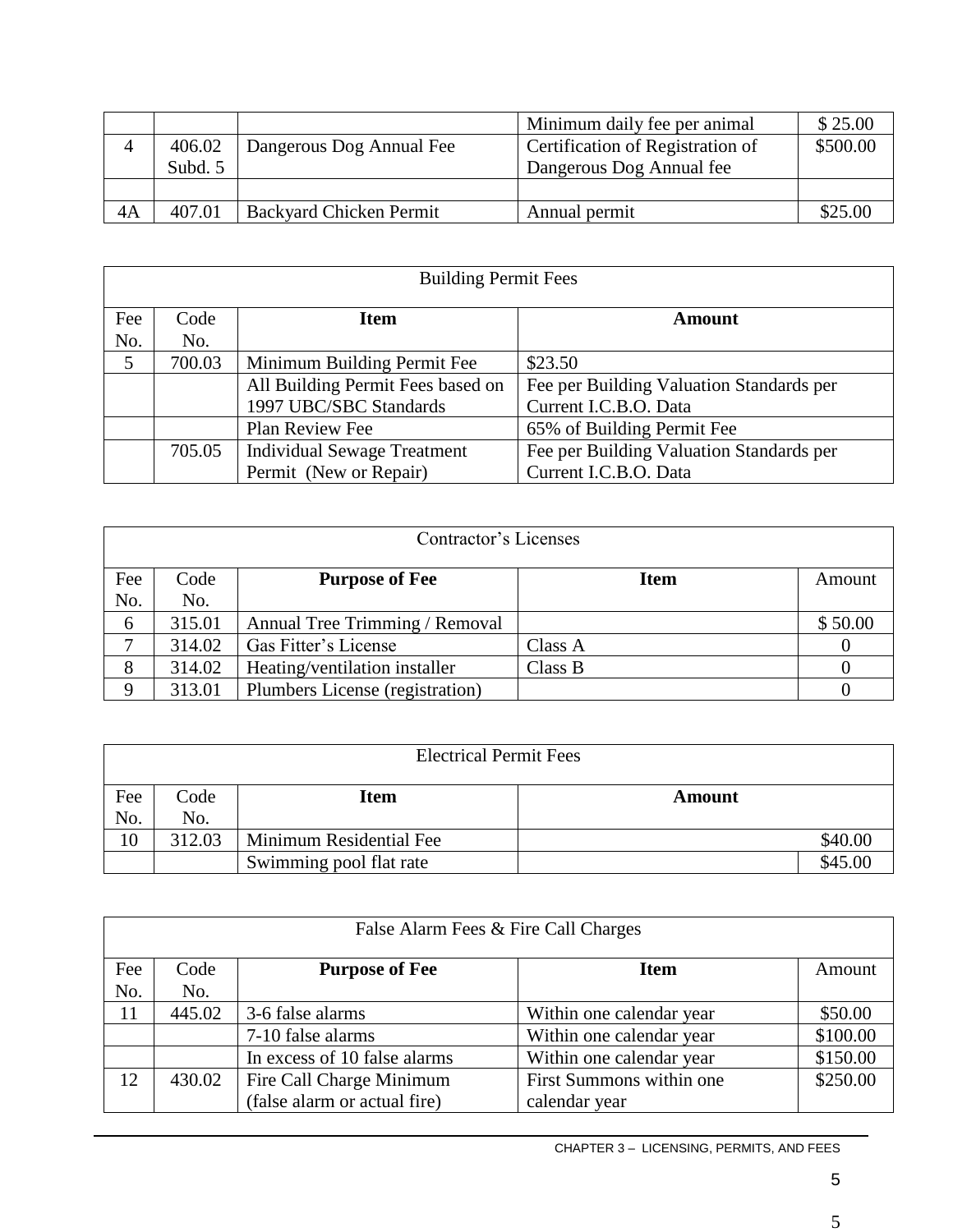| 13 | 430.02 | Fire Call Charge            | Second and subsequent summons    | \$500.00 |
|----|--------|-----------------------------|----------------------------------|----------|
|    |        |                             | within one calendar year         |          |
| 14 | 430.02 | Delinquent Fire Call Charge | Per each unpaid Fire Call Charge | \$100.00 |
|    |        |                             | within one calendar year         |          |

|    | Heating and Gas Fitting Permit Fees     |  |                                                          |         |  |
|----|-----------------------------------------|--|----------------------------------------------------------|---------|--|
| 15 | 415.08                                  |  | Heating, Ventilating, Air-conditioning and Refrigeration |         |  |
|    | (1) Central System                      |  | 2% of estimated cost with a minimum of                   | \$40.00 |  |
|    | $(2)$ Additions, Alterations & Repairs  |  | 2% of estimated cost with a minimum of                   | \$40.00 |  |
|    | $(3)$ Addition of A/C to heating system |  | 2% of estimated cost with a minimum of                   | \$40.00 |  |
|    | (4) Furnace or boiler replacement       |  | 1.25% of estimated cost with a minimum of                | \$40.00 |  |
|    | $(5)$ Gas Piping                        |  | First $(3)$ units                                        | \$7.50  |  |
|    |                                         |  | Each additional unit                                     | \$4.00  |  |

|     | <b>Parking Permits</b> |                             |                                      |          |
|-----|------------------------|-----------------------------|--------------------------------------|----------|
| Fee | Code                   | <b>Purpose of Fee</b>       | <b>Item</b>                          | Amount   |
| No. | No.                    |                             |                                      |          |
| 16  | 500.05                 | Temporary on-street parking | Per Day All purpose                  | \$5.00   |
|     |                        | permits (designated zones)  | Contractors or residents             |          |
| 17  |                        | Temporary on-street parking | Monthly (30 day period)              | \$25.00  |
|     |                        | permits (designated zones)  | Contractors or residents             |          |
| 18  | 500.03                 | Load Limit Permit           | Permit to exceed the road load       | \$50.00  |
|     |                        |                             | limit of 9 ton per axel by 2 ton per |          |
|     |                        |                             | axel - May 2 to February 28          |          |
| 19  | 500.04                 | Seasonal Load Limit Permit  | Permit to exceed the posted          | \$500.00 |
|     |                        |                             | seasonal road load limit of 4 ton    |          |
|     |                        |                             | per axel by 2 ton per axel – March   |          |
|     |                        |                             | 1 to May 1                           |          |

|     | Planning and Zoning Fees                     |                                           |                                   |          |  |  |
|-----|----------------------------------------------|-------------------------------------------|-----------------------------------|----------|--|--|
| Fee | <b>Purpose of Fee</b><br>Code<br><b>Item</b> |                                           |                                   |          |  |  |
| No. | No.                                          |                                           |                                   |          |  |  |
| 20  | 800.05                                       | Subdivision                               | Filing fee plus direct costs from | \$150.00 |  |  |
|     |                                              |                                           | (City Attorney & Engineer)        |          |  |  |
| 21  | 900.06                                       | Alteration of Nonconforming Use           | Filing fee                        | \$250.00 |  |  |
| 22  | 900.14                                       | Variance                                  | Filing fee                        | \$400.00 |  |  |
| 23  | 900.15                                       | <b>Conditional Use Permit</b>             | Filing fee                        | \$400.00 |  |  |
| 24  | 900.16                                       | <b>Application for Wetland Alteration</b> | Filing fee                        | \$50.00  |  |  |
| 25  | 900.17                                       | <b>Land Alteration Permit</b>             | Filing fee                        | \$200.00 |  |  |
| 26  | 900.19                                       | Permit for Vegetation Clearing            | Filing fee                        | \$25.00  |  |  |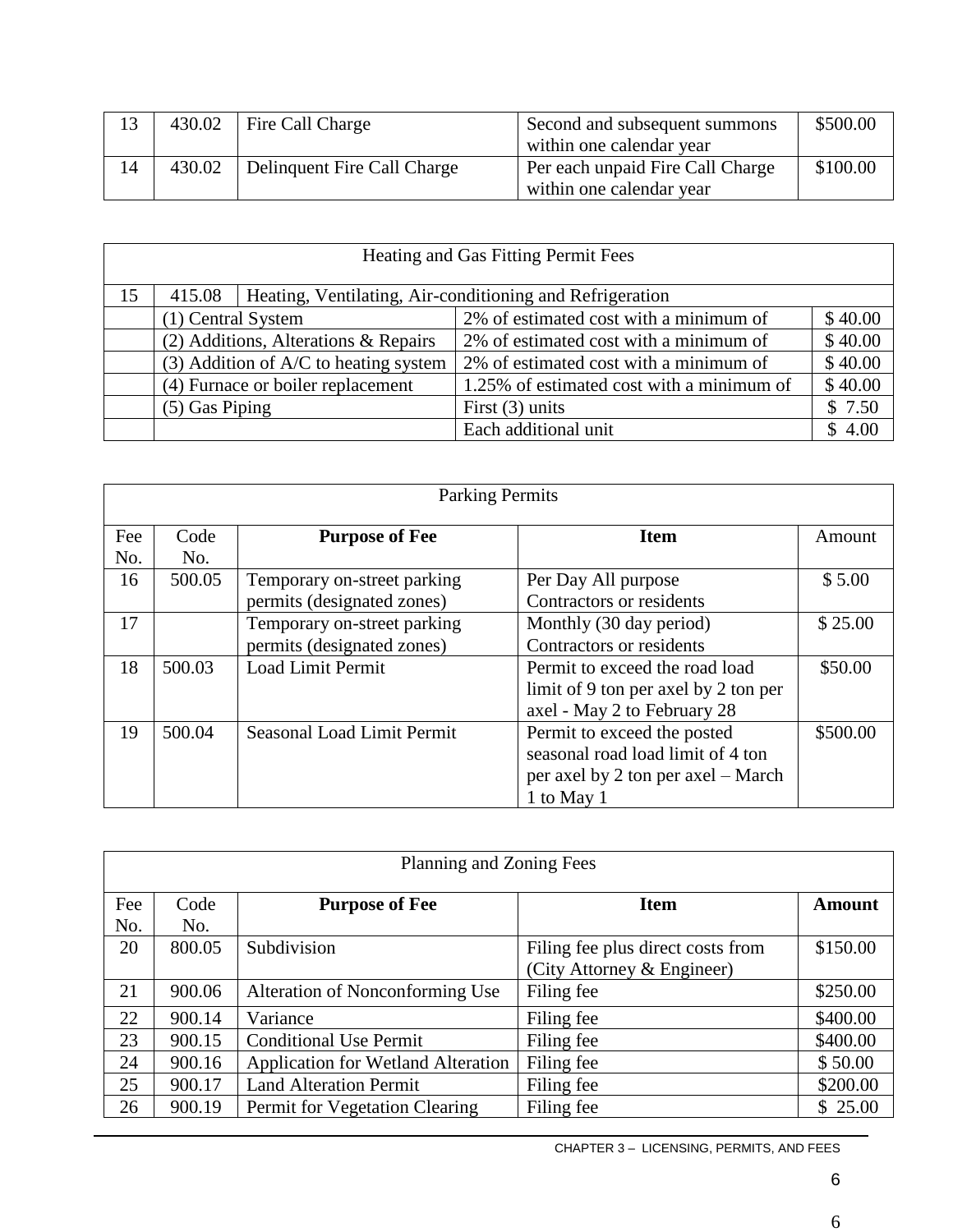| 27 | 900.06<br>900.14<br>900.15 | Renewal of zoning permits                                                                                                                                                                                                                                                     | Filing fee (1 year extensions of<br>previously approved zoning<br>applications)                                                                                                                                               | \$50.00                                                                 |
|----|----------------------------|-------------------------------------------------------------------------------------------------------------------------------------------------------------------------------------------------------------------------------------------------------------------------------|-------------------------------------------------------------------------------------------------------------------------------------------------------------------------------------------------------------------------------|-------------------------------------------------------------------------|
| 28 | 900.24<br>Subd. 1<br>(b)   | Road Damage Deposit<br>Escrow Fee Based on Project Valuation:<br>$$20,000 - $200,000 = $2,500$<br>$$200,001 - $500,000 = $3,500$<br>> \$500,001<br>$=$ \$4.500<br>Projects less than \$20,000 are not subject<br>to a road damage escrow fee<br>Road Condition Inspection Fee | Escrow Fee in conjunction with all<br>construction activity per<br>Ordinance 900.24 (b).<br>(refund of unexpended balance not to<br>include earned interest)<br>(effective 5-24-2013)<br>City Engineer inspection of the road | \$2,500.00<br>to<br>\$4,500.00<br>based on<br>project value<br>\$150.00 |
|    |                            |                                                                                                                                                                                                                                                                               | condition prior to any construction and<br>final inspection of the roads at the<br>completion of the project.                                                                                                                 |                                                                         |
| 29 | 700.03<br>Subd. 3<br>(e)   | <b>As-built Survey Deposit</b>                                                                                                                                                                                                                                                | Escrow fee for issuance of<br>temporary occupancy pending<br>completion of as-built surveys<br>700.03 (e) (refund of unexpended<br>balance not to include earned interest<br>upon completion of as-built survey)              | \$2,500.00                                                              |

|     | <b>Plumbing Fees</b>                                          |                                  |                 |         |  |  |
|-----|---------------------------------------------------------------|----------------------------------|-----------------|---------|--|--|
| Fee | Code<br><b>Purpose of Fee</b><br><b>Item</b><br><b>Amount</b> |                                  |                 |         |  |  |
| No. | No.                                                           |                                  |                 |         |  |  |
| 30  | 313.04                                                        | Residential plumbing fee         | Minimum fee     | \$50.00 |  |  |
|     |                                                               | Residential plumbing fee         | Fee per fixture | \$8.50  |  |  |
|     |                                                               | Water softener                   | Minimum fee     | \$50.00 |  |  |
|     |                                                               | Water heater                     | Minimum fee     | \$50.00 |  |  |
| 31  |                                                               | State Surcharge Fee for plumbing | Surcharge       | \$1.00  |  |  |
|     |                                                               | permits                          |                 |         |  |  |
|     |                                                               |                                  |                 |         |  |  |

| Police Service Fees & Other Fees |             |                               |                        |         |
|----------------------------------|-------------|-------------------------------|------------------------|---------|
| Fee<br>No.                       | Code<br>No. | <b>Purpose of Fee</b>         | <b>Item</b>            | Amount  |
| 32                               | 215.03      | Release of impounded property | Fee $+$ \$5.00 per day | \$50.00 |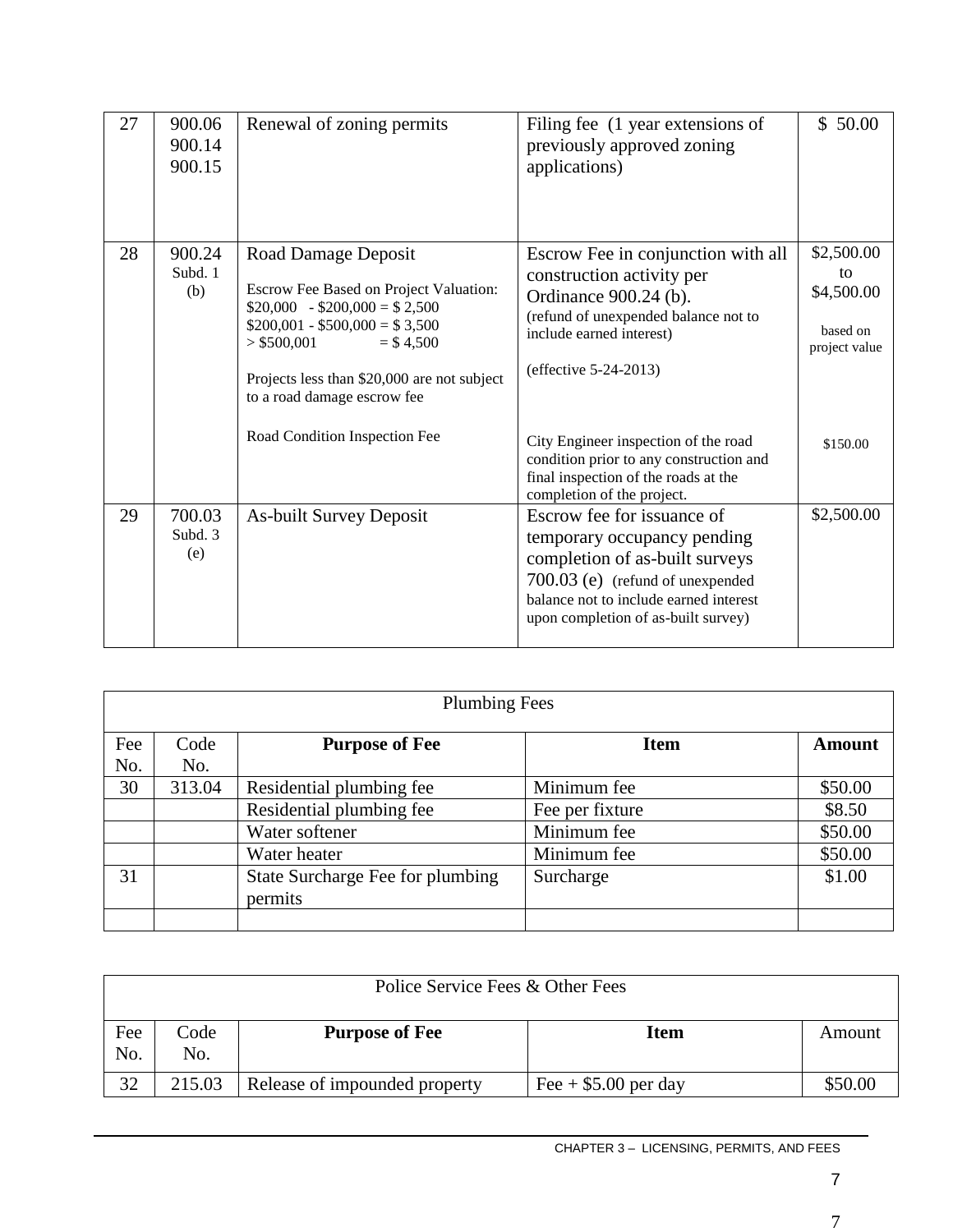| 33 | 320.07 | Peddler, solicitors and transient<br>merchant - photograph | 2 photographs provided by Police<br>Dept. to be used for peddler,<br>solicitors and transient merchant<br>application | \$5.00  |
|----|--------|------------------------------------------------------------|-----------------------------------------------------------------------------------------------------------------------|---------|
| 34 | 320.01 | Peddler, solicitors and transient<br>merchant              | Per applicant for 14 consecutive<br>day period                                                                        | \$50.00 |

| Right-of-Way Fees |                                                                                                    |                        |                                                                                                                                                                                                                                                                                                                                                                                                                                                                                                                                                                                                                                                                                                          |
|-------------------|----------------------------------------------------------------------------------------------------|------------------------|----------------------------------------------------------------------------------------------------------------------------------------------------------------------------------------------------------------------------------------------------------------------------------------------------------------------------------------------------------------------------------------------------------------------------------------------------------------------------------------------------------------------------------------------------------------------------------------------------------------------------------------------------------------------------------------------------------|
| 502.02            | Encroachment<br>Permit                                                                             | <b>Application Fee</b> | \$200                                                                                                                                                                                                                                                                                                                                                                                                                                                                                                                                                                                                                                                                                                    |
| 503.03            | Excavation,<br>Obstruction,<br>Right-of-Way<br>Use                                                 | <b>Application Fee</b> | \$500, plus deposit for ROW restoration in<br>addition to a certificate of insurance for at<br>least \$2 million naming the city as an<br>additional insured, verifying that the<br>applicant is insured against claims for<br>personal injury, death, or property damages<br>associated with work in the right-of-way,<br>and requiring 30-day notice to the city of<br>cancellation or material modification of the<br>policy. The actual restoration costs shall be<br>determined and paid by the permittee or<br>refunded on completion of the project.<br>Note: Fees are established in accordance<br>with MN STATE Statutes 237.162 &<br>237.163 or any ordinance enacted under<br>those sections. |
| 502.10            | <b>Small Wireless</b><br>Facility<br>Collocation (for<br>locations on<br>city-owned<br>structures) |                        | a) Up to \$150 per year for rent to collocate<br>on the city structure.<br>b) \$25 per year for maintenance associated<br>with the collocation.<br>c) A monthly fee for electrical service as<br>follows: \$73 per radio node less than or equal<br>to 100 maximum watts; \$182 per radio node<br>over 100 maximum watts; or The actual costs<br>of electricity, if the actual cost exceed the<br>foregoing.<br>Note: Fees are established in accordance<br>with MN STATE Statutes 237.162 &<br>237.163 or any ordinance enacted under<br>those sections.                                                                                                                                                |

| <b>Utility Fees and Permits</b> |         |                        |                                 |        |
|---------------------------------|---------|------------------------|---------------------------------|--------|
| Fee                             | Code    | <b>Purpose of Fee</b>  | Item                            | Amount |
| No.                             | No.     |                        |                                 |        |
| 35                              | 1205.03 | <b>Sewer Use Rates</b> | 130% of current Minnetonka Rate |        |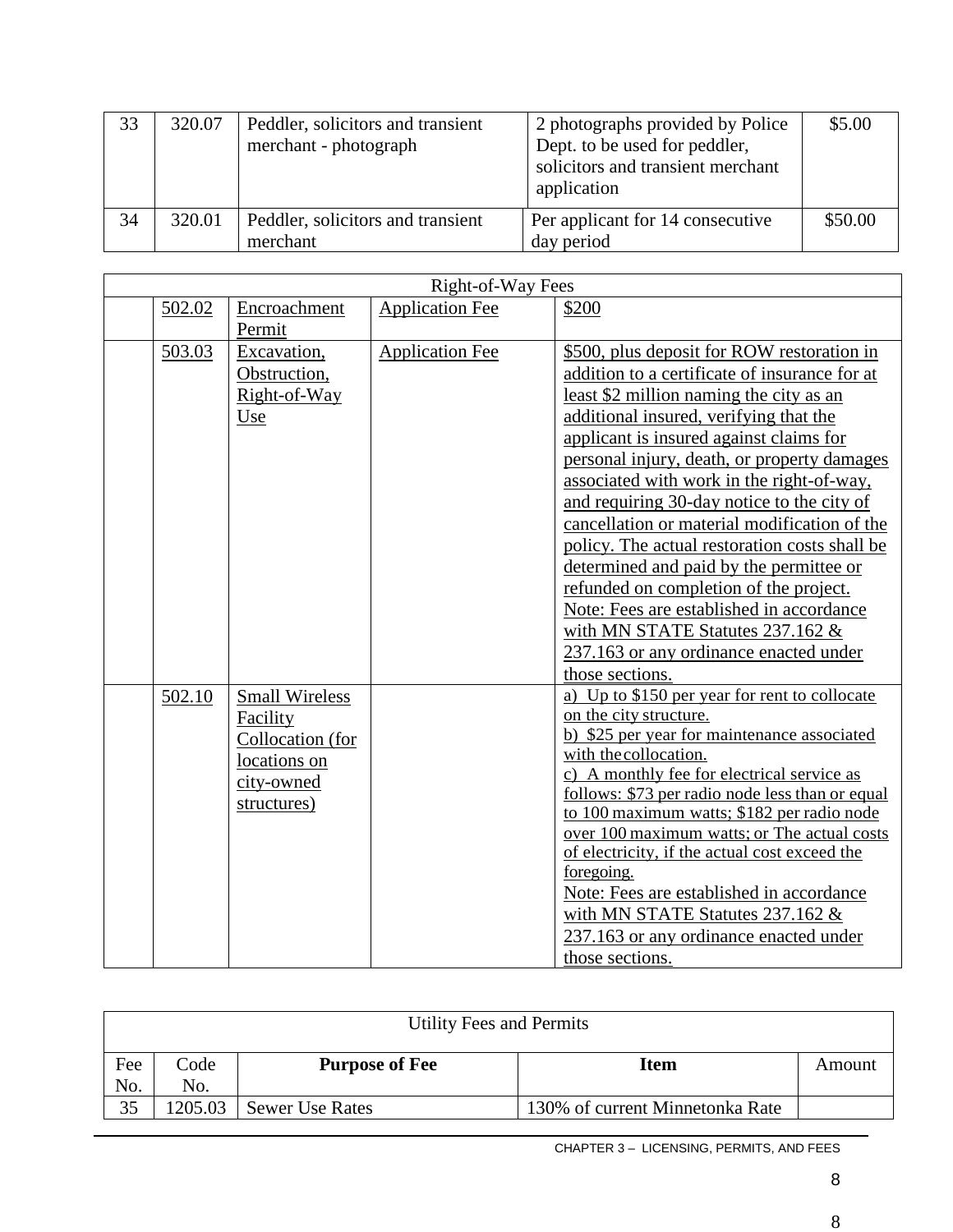|    |           |                                    | Per quarter, 15,000 gallon minimum                                 |         |
|----|-----------|------------------------------------|--------------------------------------------------------------------|---------|
| 36 | 1205.04   | Sewer Use - Past Due               | Delinquent sewer bill charge / per                                 | \$5.00  |
|    |           |                                    | quarter                                                            |         |
| 37 | 1205.01   | <b>Sewer Connection Permit Fee</b> | Stub in                                                            | \$50.00 |
| 38 | 1205.01   | <b>Sewer Disconnect Permit Fee</b> | Physical disconnect from main                                      | \$50.00 |
|    |           | (CAP)                              | service line                                                       |         |
| 39 | 1200.02   | New Sewer Connection Charge        | Fees based on Minnetonka Trunk                                     |         |
|    |           |                                    | and Lateral Charge (Agreement)                                     |         |
| 40 | 1205.02   | Sewer Availability Charge          | Met Council - charge calculated                                    |         |
|    |           |                                    | annually                                                           |         |
| 41 | 1210.01   | Project User Fee Charge (Water     | 1997 water and sewer project fee /                                 | Res.    |
|    |           | & Sewer)                           | per quarter; adjusted annually by                                  |         |
|    |           |                                    | Resolution                                                         |         |
| 42 | 1210.02   | Maintenance Charge                 | Water and sewer system                                             | Res.    |
|    |           |                                    | maintenance fee per quarter;                                       |         |
|    |           |                                    | adjusted annually by Resolution                                    |         |
| 43 | 1200.06   | Water System Use Rates             | 130% of current Minnetonka Rate                                    |         |
|    |           |                                    | Per quarter, 15,000 gallon minimum                                 |         |
| 44 | 1200.06   | Water Use - Past Due               | Delinquent water bill charge / per                                 | \$5.00  |
|    |           |                                    | quarter (3 calendar days past due)                                 |         |
| 45 | 1200.05   | <b>Water Service Charge</b>        | City staff turning on or off water                                 | \$90.00 |
|    |           |                                    | service per request of property                                    |         |
|    |           |                                    | owner                                                              |         |
| 46 | 1200.06   | Annual safe water surcharge per    | Calculated by MN Department of                                     |         |
|    | (Subd. 8) | <b>State Statute</b>               | Health annually; adjusted annually                                 |         |
|    |           |                                    | by Resolution (Minnetonka updates                                  |         |
|    |           |                                    | the City with surcharge amount)                                    |         |
| 47 | 1200.08   | Water Meter Charge                 | City's cost of meter plus 15%<br>(15% added only to the meter cost |         |
|    |           |                                    | from the manufacture $-$ do not add 15%                            |         |
|    |           |                                    | to sales tax or shipping costs though)                             |         |
| 48 | 1200.10   | <b>Water Connection Permit Fee</b> | Stub in                                                            | \$50.00 |
| 49 | 1200.05   | Water Disconnect Permit Fee        | Physical disconnect from main                                      | \$50.00 |
|    | (Subd. 2) |                                    | service line (excavation permit)                                   |         |
| 50 |           | Fire Sprinkler                     | Fire sprinkler with service connect                                | \$50.00 |
|    |           |                                    |                                                                    |         |
|    |           |                                    |                                                                    |         |
|    |           |                                    | Surcharge                                                          | \$0.50  |
| 51 | 1200.04   | New Water Connection Charge        | Fee based on Minnetonka Trunk                                      |         |
|    |           |                                    | and Lateral Charge (Agreement)                                     |         |
|    |           |                                    |                                                                    |         |

305.03 Fees Established by Resolution. Fees other than those set forth in Section 305.02 will be payable to the City in amounts established by resolution of the Council for miscellaneous items and administrative services, including without limitation, special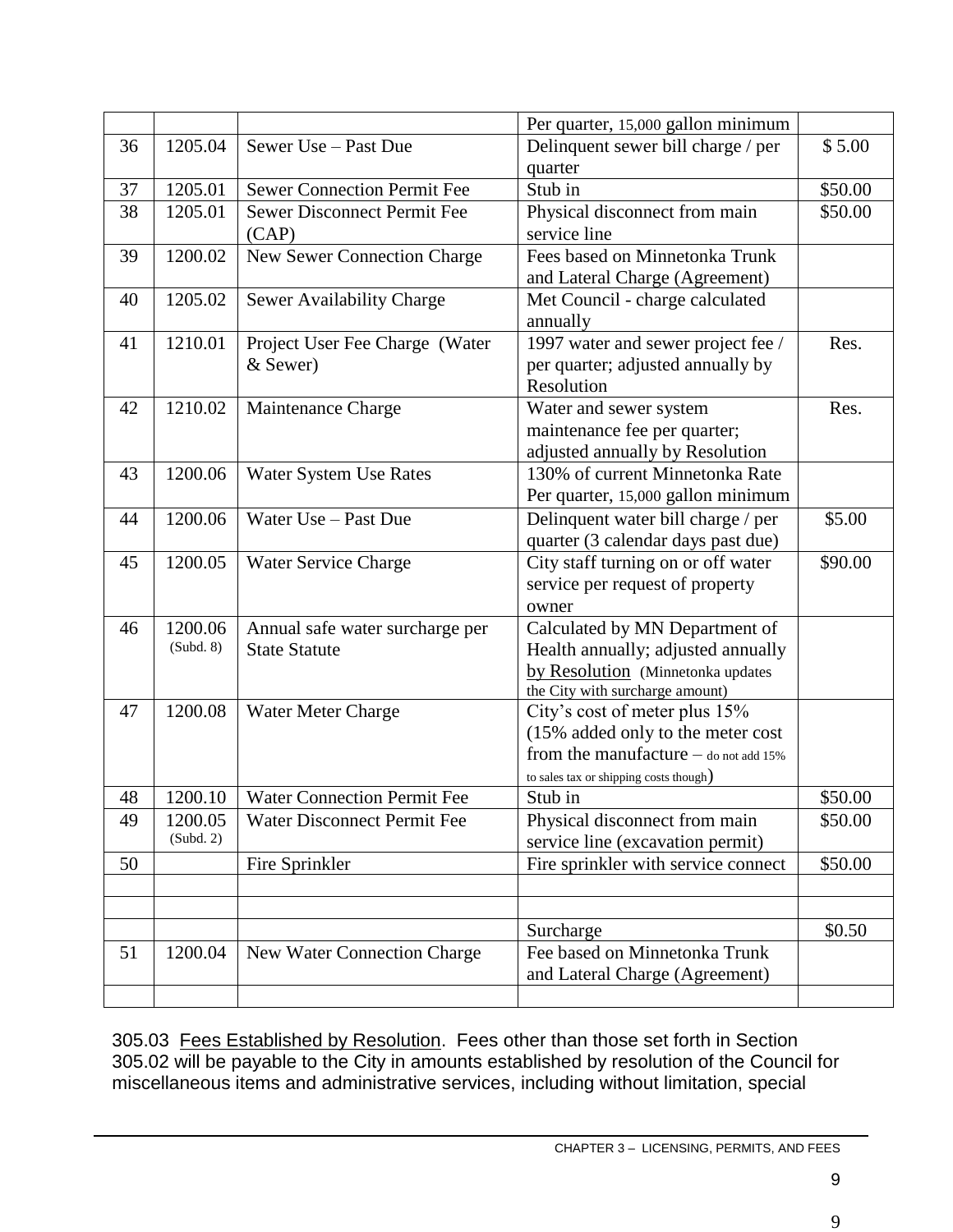assessment searches, accident reports, copying, ordinances, maps, minutes of Council and various commission meetings, printed forms, and certified copies.

# **SECTION 310 CONTRACTORS FOR SEWAGE TREATMENT SYSTEMS**

Section 310.01 Contractor's License.

Subd. 1. License Required. No person may engage in the business of installing, constructing, upgrading, inspecting, pumping or cleaning sewage treatment systems within the City without first obtaining a license from the State of Minnesota in accordance with state law.

Subd. 2. Insurance. Applicants must file with the Clerk a policy of public liability and property damage insurance which will remain in force and effect during the entire term of the license. Public liability insurance will not be less than \$500,000 for injury to person, \$50,000 for injury to property, and \$500,000 for any single occurrence.

Subd. 3. MPCA Certificate. Applicants shall hold a current "Individual Sewage Treatment Systems Certificate" issued by the Minnesota Pollution Control Agency. Applicants holding a 'provisional' certificate shall be subject to staff review of the applicant to determine their competence.

Subd. 4. Reporting. Each sewage treatment systems contractor completing any pumping, construction, relocation or repair work performed within the City, will provide monthly a report to the City covering any such work done in the previous month, identifying the property, the property owner or other person contracting for the work, and describing the work performed. Any report with respect to pumping shall also include all of the information required under Section 705.06, Subd. 3(d). Each licensed contractor who pumps or otherwise performs any work with respect to a system in the City shall also check to see that its baffles are in proper position, and will, in such report, notify the City with respect to any systems which are discovered by the contractor not to be in proper working order.

# **SECTION 312 LICENSING AND REGULATION OF ELECTRICIANS**

312.01 Inspection Required. Any person making a new electrical installation in the City of Woodland that is governed by the provisions of the Minnesota Electrical Act, Minnesota Statutes, Section 326.241 through 326.48 inclusive, shall request inspection of such work by the City before commencement of any installation required to be inspected. Such request shall be made according to standardized procedures specified by the Building Official.

312.02 License to be Filed. Each person doing electrical work in the City of Woodland governed by this Section shall file with the City before commencement of any such work a copy of that person's current license issued by the State Board of Electricity pursuant to the Minnesota Electrical Act or such other evidence of such license as may be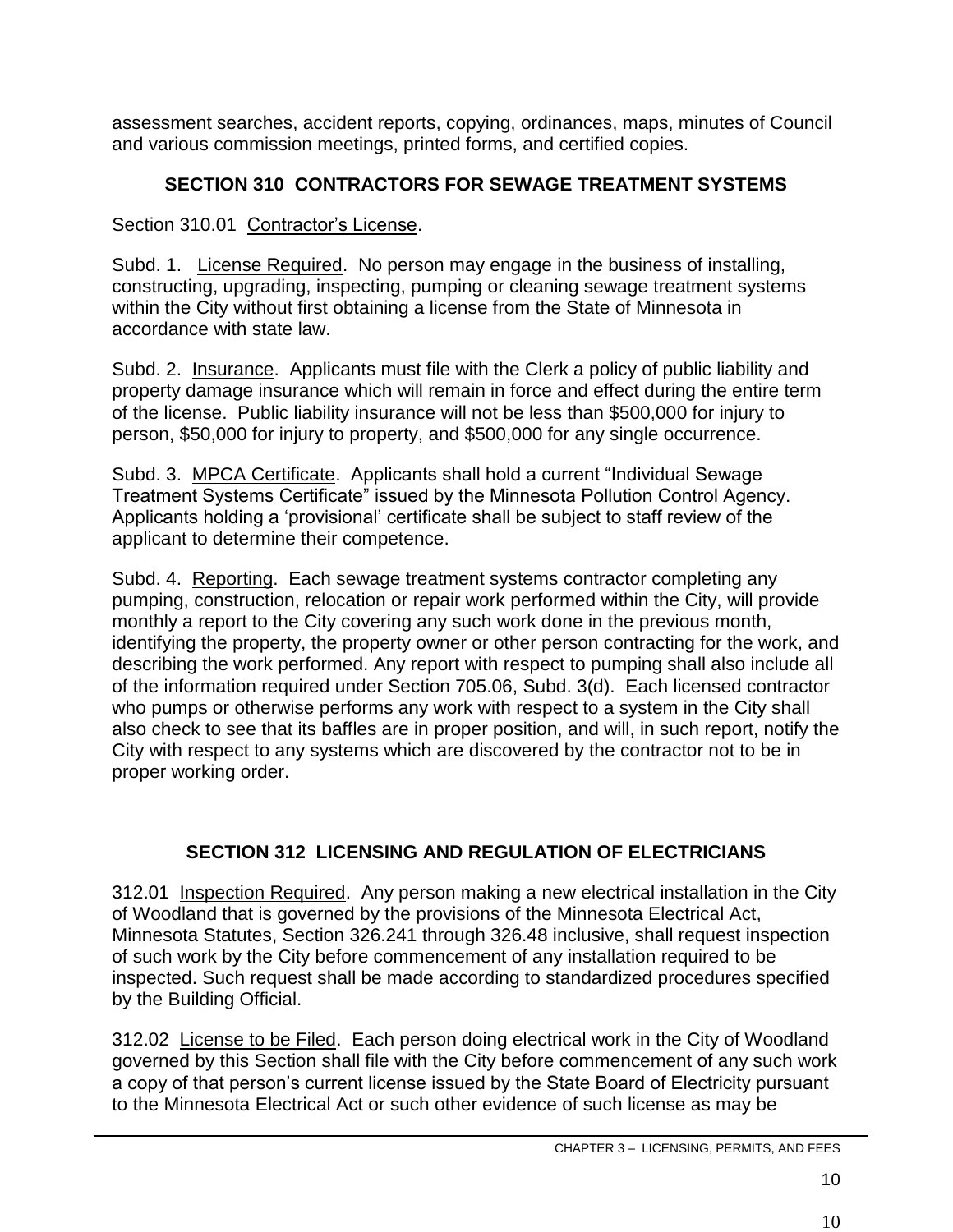provided by said Board. This requirement may be satisfied by the submission of a written statement signed and dated by the person required to make said filing that the required license or evidence thereof was previously filed with the City, the address in connection with which that information was filed, and that all the information contained on said license or evidence thereof is still current.

312.03 Permit Fee. No requested inspection will be made until the applicant has paid to the City the required permit fees as set forth in Section 305.02 of this Code.

312.04 Violations and Penalties. The activities described as crimes in Minnesota Statutes, Section 326.246, shall also constitute violations of this Section 312.

312.05 Electrical Inspector. Pursuant to authority set forth in Minnesota Statutes, Section 326.244, Subd. 4 and the Minnesota Electrical Act, the City of Woodland hereby creates the position of Electrical Inspector.

Subd. 1. The Electrical Inspector shall inspect new electrical installations for compliance with the Minnesota Electrical Act, the ordinances of the City of Woodland, and accepted standards of construction for safety to life and property.

Subd. 2. The Electrical Inspector must be a licensed master or journeyman electrician under Minnesota Statutes, Section 326.242, Subd. 1 (1) or Subd. 2 (1) and may not otherwise engage or be employed in the sale or installation of electrical wiring, devices, appliances or equipment, and shall have no financial interest in any concern engaged in any such business.

Subd. 3. The Electrical Inspector shall be responsible for the enforcement and administration of the laws, ordinances and standards referred to in Subd. 1 above.

Subd. 4. In addition to any powers or duties given the Electrical Inspector, the inspector shall have the powers and duties set forth in Minnesota Statutes, Section 326.244, Subd. 2. For purposes of administering those Statutes, any reference to the "board" shall mean the City of Woodland.

## **SECTION 313 LICENSING AND REGULATION OF PLUMBERS**

313.01 License Required. No person may engage in the business of plumbing, or construct, extend, alter or repair any plumbing work or house drainage, or construct cesspools, or connect any house drainage with cesspools, or with the sewer or water supply system of the City without first obtaining a license from the Clerk.

313.02 Insurance. The applicant must provide evidence of public liability insurance written by an insurer licensed to do business in the State, including products liability insurance, with limits of at least \$50,000 per person and \$100,000 per occurrence and property damage insurance with limits of at least \$10,000. The term of the insurance must include the entire term of the license.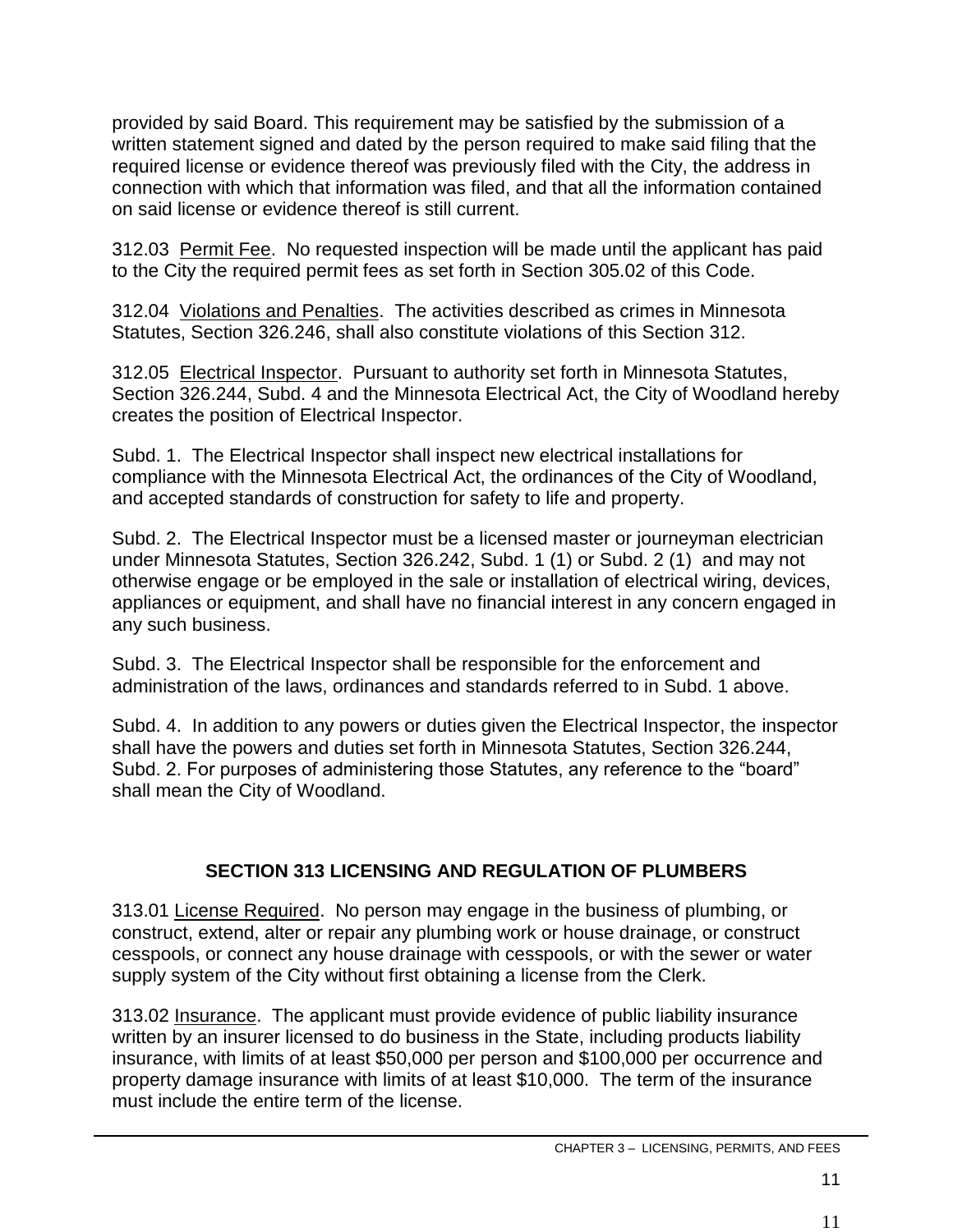313.03 Bond. A license will not be effective until the applicant has furnished the Clerk with a copy of the bond given to the State for the issuance of a Master Plumber's License. The City and its residents may look to the bond to insure the performance of all plumbing work undertaken in the City (including all water and sewer connections), to insure that any streets and sidewalks excavated by the licensee are restored to their former condition to the satisfaction of the Director of Public Works with a warranty for one year, and to insure the performance of all other requirements of this Code.

313.04 Permits. Every licensed plumber, before constructing, extending, altering or repairing any plumbing work or connecting any plumbing work with a cesspool or City water or sewer system, except as provided in this Code, will apply to the Building Inspector for a permit that purpose, and will pay the permit fee required under Section 305.02.

313.05 Restoring Water Service. If water service is restored after it has been discontinued, the owner will pay to the City a service fee for restoring the service.

### **SECTION 314 LICENSING AND REGULATION OF GAS FITTERS**

314.01 Definition. The term "Gas Fitter" means any person engaged in the business of installing, altering, repairing, testing or extending any fuel tanks, power plants, gas or oil piping or gas or oil appliance items or connections.

314.02 License Required. No person, firm or corporation may engage in the business of a gas fitter within the City without first obtaining a license.

314.03 Classes of Licenses. There are two classes of gas fitter's licenses: Class A and Class B.

Subd. 1. Class A. The holder of a Class A license may perform "Hayes Orsatt" safety tests on gas and oil burners and may, after first obtaining the proper permit, install, alter, repair, test or extend fuel tanks, power plants, gas or oil burners, gas or oil piping and gas or oil appliance items and connections, including clothes dryers, gas ranges, gas water heaters and barbeque grills.

Subd. 2. Class B. The holder of a Class B license may only install, alter or repair only gas or oil appliance items and connections, such as clothes dryers, gas ranges, gas water heaters and barbecue grills.

314.04 Issuance. Licenses will be issued according to the following requirements.

Subd. 1. Applicant's Training. Application for the license will include a description of the applicant's training and experience as a gas fitter.

Subd. 2. Examination. The Building Inspector may require the applicant to take an examination given by the Building Inspector to test the applicant's knowledge and experience as a gas fitter. If the examination is required, a score satisfactory to the Building Inspector will be a condition to issuance of the license. If the applicant does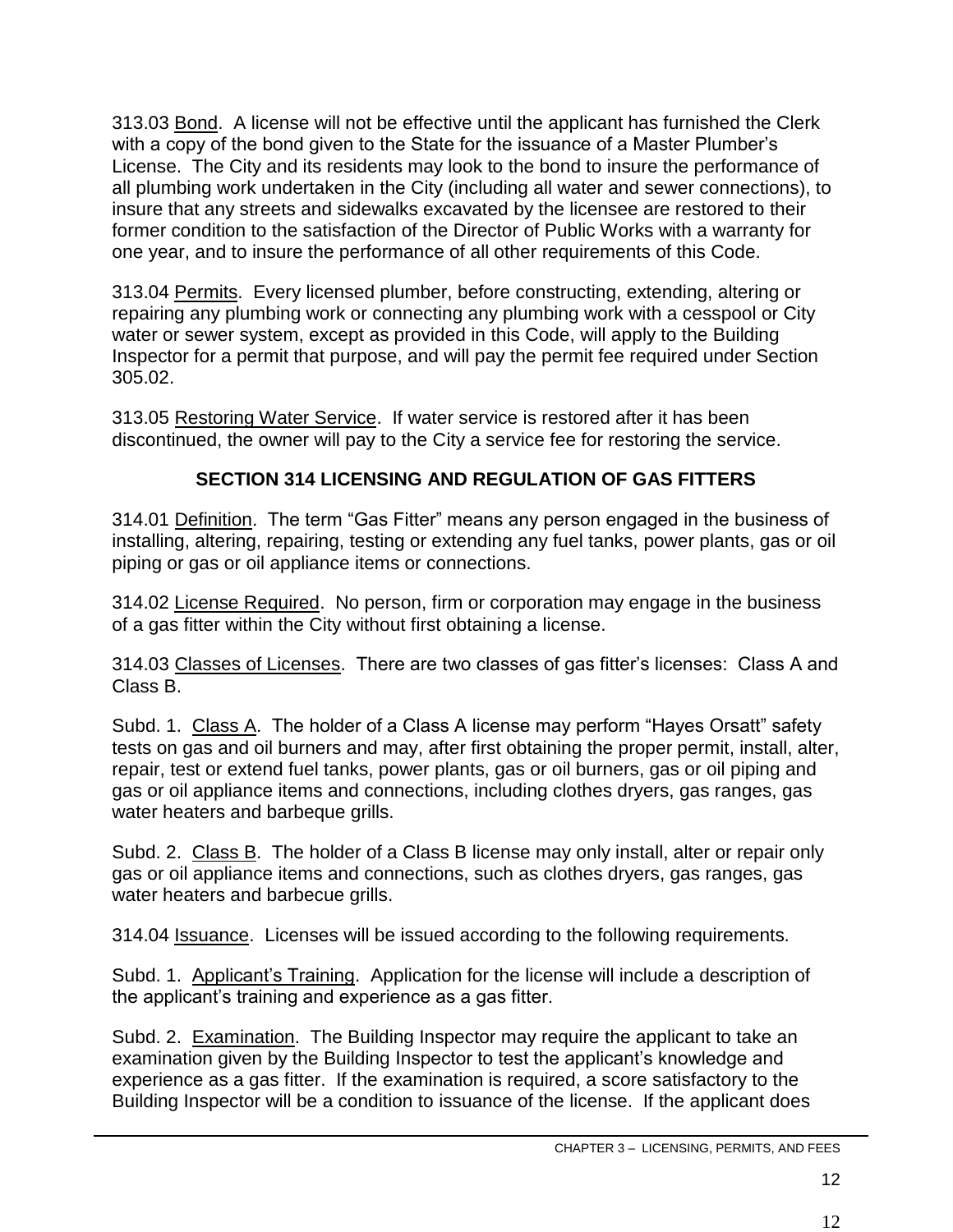not obtain a satisfactory score, the applicant may not take the examination against within the next 30 days.

Subd. 3. Bond, Insurance. No license will be issued until the applicant has delivered to the City:

- (a) A performance bond in the amount of at least \$2,000 in favor of the City and in favor of all persons suffering damages by reason of the breach of the conditions of the bond. The bond will be in a form prescribed by the City and will be conditioned upon the faithful performance of all contracts performed in the City and upon compliance with this section. A copy of the bond given to the State for the issuance of a master plumber's license will satisfy the requirements of this Section.
- (b) A certificate of comprehensive liability insurance issued by an insurance company licensed to do business in the State and naming the applicant and the City as insured. The minimum limits of coverage for such insurance are:
	- (1) Each claim, at least \$100,000
	- (2) Each occurrence, at least \$200,000
	- (3) Property damage, at least \$50,000

This insurance must be kept in force during the term of the license and must provide for notification to the City 10 days before termination or cancellation. Any license issued under this Section will automatically be revoked upon notification of termination or cancellation of the insurance and will remain revoked until the required insurance is provided.

314.05 Duration. The license will be issued for a calendar year or the remaining portion thereof and will be renewable annually on or before January 1<sup>st</sup> of each year.

314.06 Revocation. The license may be revoked or refused renewal by the Council for cause. Any work done in violation of State Law or Section 314, or refusal on the part of a license to correct any defective work, may be cause for revocation of or refusal to grant or renew a license. Any revocation or suspension of or refusal to grant or renew a license may be appealed to the Council for a hearing on the matter conducted according to Section 300.05.

314.07 Transfer. No person, firm or corporation licensed under Section 314 may allow any other person, firm or corporation other than a bona fide employee to use the license.

314.08 Permits for Class A License Work. A person having a Class A license may do work which can be performed only with a Class A license only if a permit for the job is issued according to the following requirements.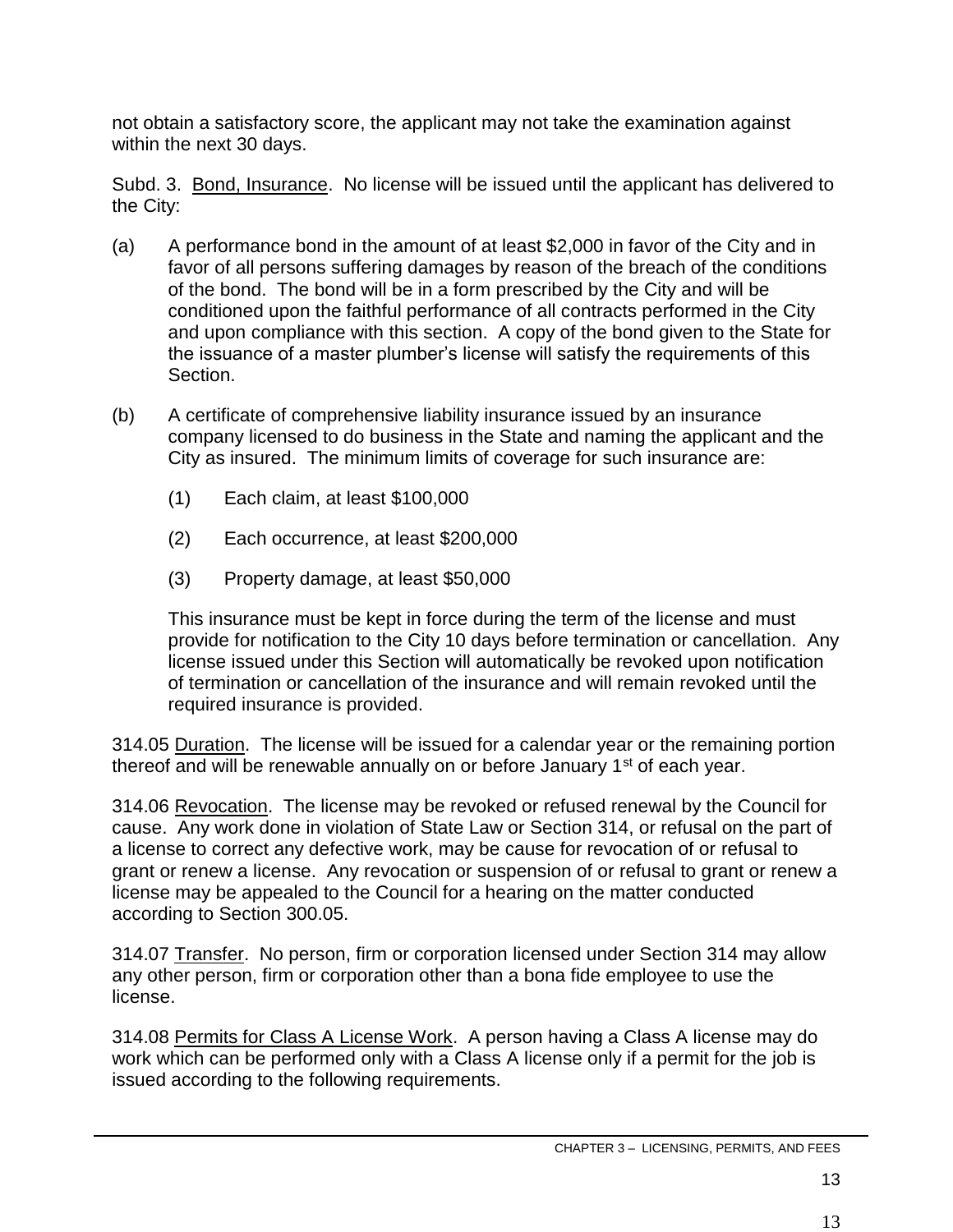- (a) At the discretion of the Building Inspector, the applicant for the job permit may be required to take and complete, to the satisfaction of the Building Inspector, an examination given by the Building Inspector.
- (b) A fee for the job permit will be paid according to Section 302.
- (c) Every permit issued under this Subsection 314.08 will expire in accordance with Section 300.06.

### **SECTION 315 TREE REMOVAL**

315.01 License Required. No person may engage in the business of trimming or removing trees in the City without first obtaining a license from the City to do so, and paying the license fee set forth in Section 305.02.

315.02 Insurance. Each applicant for a license will include with his application policies or certificates of insurance by an insurance company authorized to do business in the State evidencing the following insurance coverage:

(a) Workers compensation insurance as required by State law.

(b) Insurance against claims for death, bodily injury and property damage liability in the amounts of at least \$500,000 for injury to or death of any one person, \$500,000 for injury to or death of more than one person in any one accident, and \$100,000 for damage to property.

#### **SECTION 320 REGULATING PEDDLERS, SOLICITORS, AND TRANSIENT MERCHANTS**

320.01 Definitions. Unless the context clearly indicates otherwise, the words below are defined for the purpose of this section as follows:

- 1. "Peddler" includes a person who goes from place to place on residential property exhibiting merchandise for sale, making sales, and delivering articles to purchasers for no more than 14 consecutive days.
- 2. "Solicitor" includes a person who goes from place to place for no more than 14 consecutive days on residential property soliciting orders for the sale of merchandise or personal services for future delivery or future performance, whether or not the person has a sample of the merchandise or is collecting advance payments for the orders. The word also includes activity that has as its ultimate purpose the obtaining of orders even though it may not initially purport to do so, but does not include soliciting donations for non-profit entities.
- 3. "Transient Merchant" includes a person who temporarily sets up business out of a vehicle, trailer, tent, other portable shelter, or empty store front for the purpose of exposing or displaying for sale, selling or attempting to sell, and delivering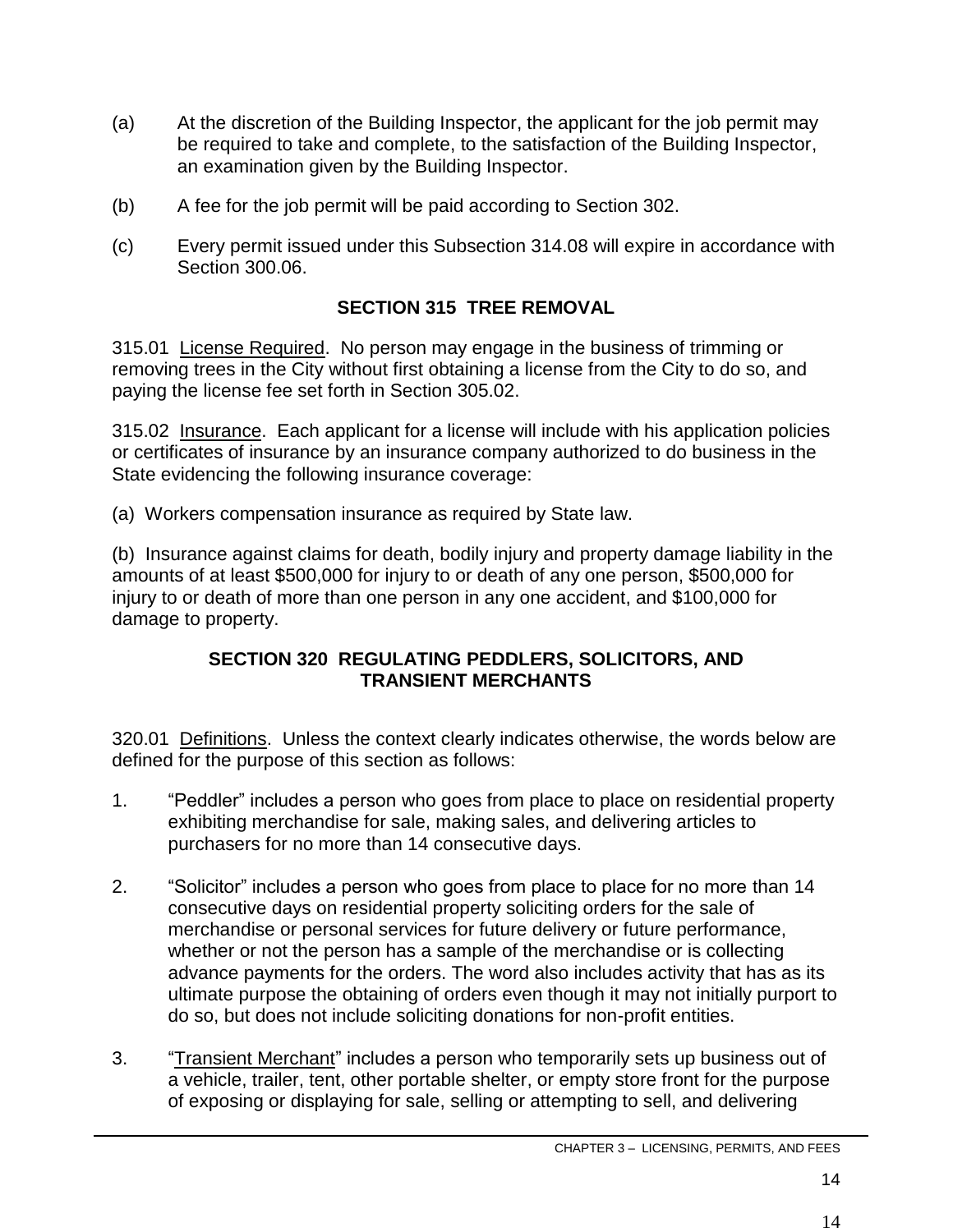goods, wares, products, merchandise or other personal property and who does not remain in any one location for no more than fourteen (14) consecutive days.

- 4. "Regulated activity" means the activity of a peddler, solicitor and transient merchant as defined above. The term only includes activities that involve the sale of a product or service. It does not include activities that involve only statements of opinion or belief or that request only a donation.
- 5. "Licensee" means an individual, partnership, corporation or association licensed within the City under this section and also includes a person who is or will be conducting the regulated activity on behalf of the licensee.
- 6. "Person" means any natural individual, group, organization, corporation, partnership, or similar association.
- 7. "Non-profit" means an organization that currently has tax-exempt status from either the state or federal government and provides written evidence of that status.
- 8. "Occupant" means a person living, staying, or working at a residence, including a guest.
- 9. "Do Not Solicit List" means a list maintained by the City of those residents who want to exclude peddlers, solicitors, and transient merchants from their property.

320.02 Regulation Established. A person engaging in a regulated activity within the City must comply with the provisions of this section. The person must also comply with any applicable zoning and health regulations.

320.03 License Required. A person engaging in a regulated activity within the City must first obtain a license and an identification card from the Police Department.

320.04 Exceptions. A person engaging in the following activities is not required to obtain a license and an identification card from the City:

- 1. selling personal property at wholesale to dealers of the articles;
- 2. selling newspapers;
- 3. selling products of the farm or garden grown or raised by the seller, including meat, but such activities must comply with applicable health regulations;
- 4. selling antiques, collectibles, or other products in a show or festival which lasts for five days or less and which involves two or more sellers or exhibitors;
- 5. calling upon residents in connection with a regular route service for the sale and delivery of perishable daily necessities of life such as bakery products and dairy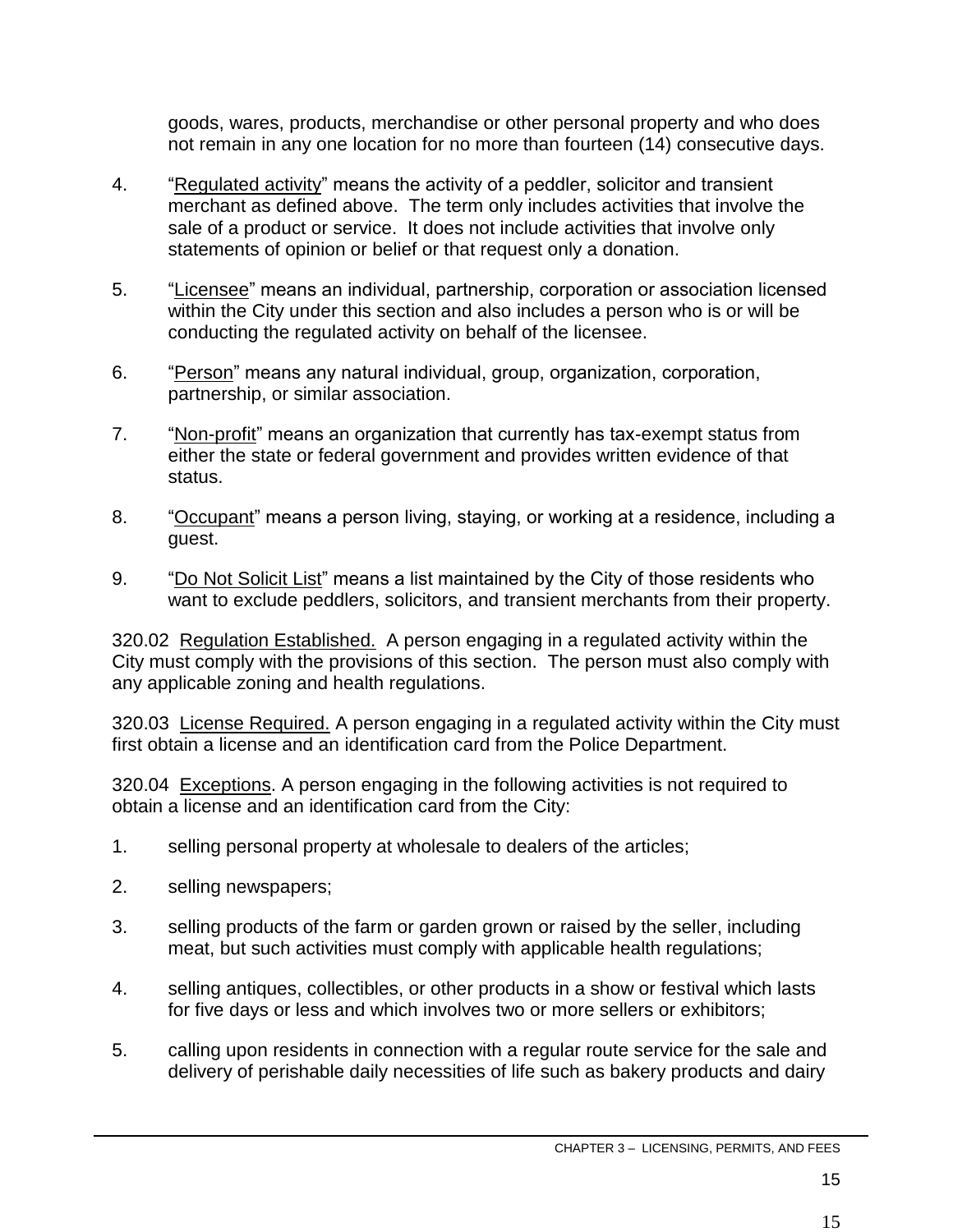products. This exception does not relieve that person of the duty to comply with other applicable City requirements; or

6. soliciting money, donations or financial assistance for a political, religious or nonprofit tax-exempt organization, or selling or distributing literature or merchandise for which a fee is charged or solicited on behalf of such an organization.

320.05 Ineligible People**.** The following people are not eligible for a license and identification card from the City:

- 1. A person whose license and/or identification card for regulated activity was revoked by the City or another governmental body within three years before the application date;
- 2. A person who has been denied a license for regulated activity by the City or another governmental body because of circumstances that occurred within three years before the application date;
- 3. A person who has violated, or whose representative has violated, a provision of this section within three years before the application date, or who violates a provision of this section during the application period pending the issuance of the license;
- 4. A person who has been convicted within three years before the application date of a crime that adversely reflects on the person's ability to honestly safely, or lawfully conduct the regulated activities, unless the individual can show sufficient evidence of rehabilitation as defined in Minn. Stat. 364.03, subd. 3;
- 5. A person who has falsified information, or omitted material information, required by this section; or
- 6. A person who produces documentation of identification that is torn, pasted, peeled, or otherwise damaged or altered.

320.06 Application. Application for a license must be made at least five working days before the regulated activity is proposed to begin and must include an accurate, sworn statement in writing, on a form furnished by the City, that gives the information listed below and includes the required supporting documentation:

- 1. name and physical description of the applicant;
- 2. complete home and local address of the applicant;
- 3. a brief description of the proposed activity, its location, and the merchandise or service involved;
- 4. the dates and hours of the day during which the activity will be conducted;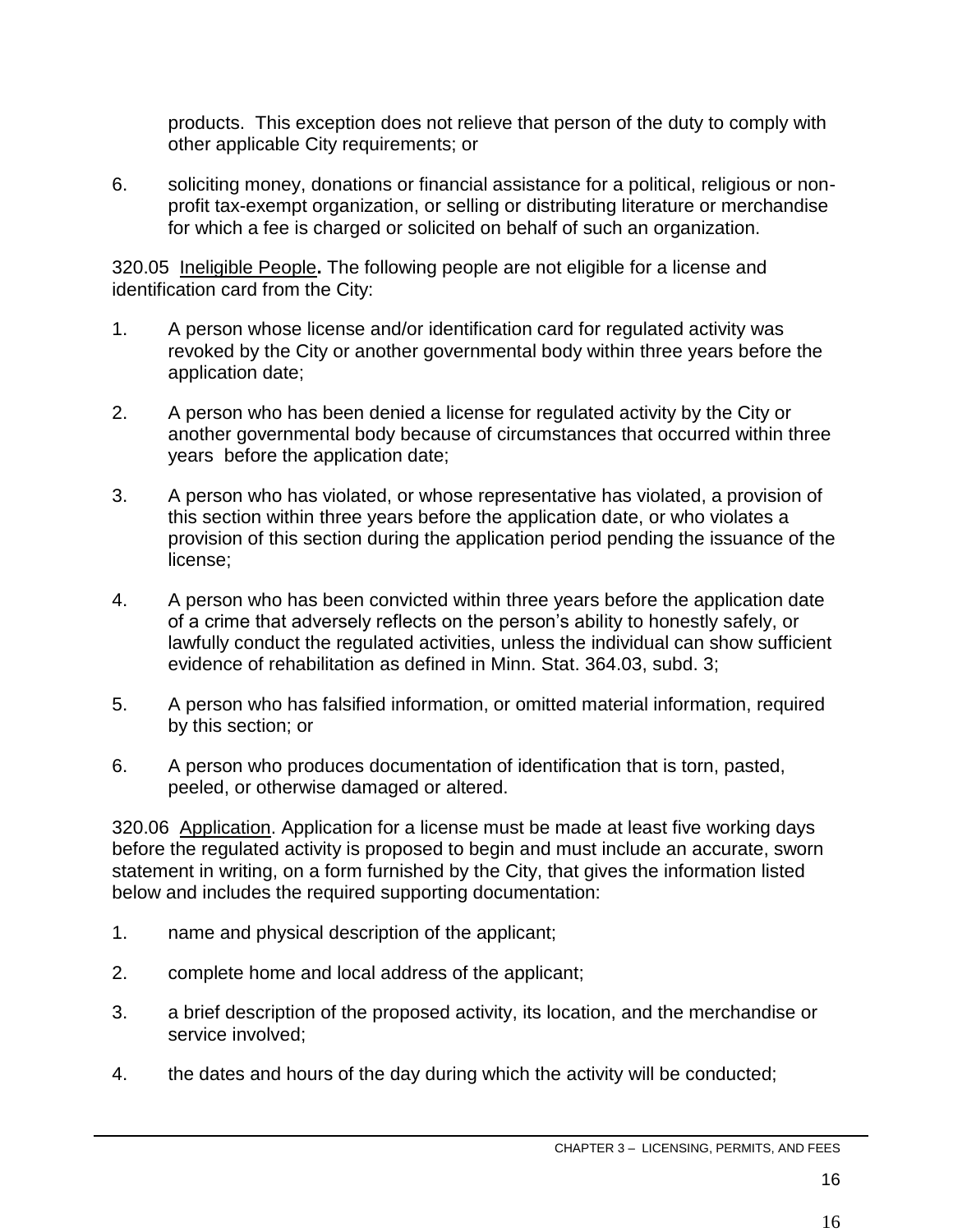- 5. name, address, and phone number of the person on whose behalf the orders are solicited, together with credentials establishing the applicant's relationship to the person;
- 6. the source of supply of merchandise proposed to be sold, where the goods are located at the time the application is filed and the proposed method of delivery;
- 7. whether or not the applicant has been convicted of any crime other than petty traffic violations, the nature, time and location of the offense and the punishment or penalty imposed;
- 8. the last cities or other localities, not exceeding five, where the applicant has conducted the proposed activity immediately preceding the date of the application and where within those areas the activity took place;
- 9. make, model, year, color, and state license number of each motor vehicle to be used in connection with this proposed activity;
- 10. social security number, date of birth, and driver's license or state or tribal identification card number;
- 11. passport information and visa status if the applicant is not a United States citizen;
- 12. the name, address, tax identification number and phone number of the person or company employing the individual, if different from the information in subparagraph 5 above; and
- 13. a copy of all documents to be used by the applicant in the regulated activity.

320.07 Photographs. Each individual applicant and person who will be conducting the regulated activity on behalf of the partnership or organizational applicant must submit two copies of a recent photograph of themselves approximately 1½ inches by 1½ inches, showing the head and shoulders of the person in a clear and distinguishable manner. If a recent photograph is unavailable, the Police Department will provide the applicant with two copies of a photograph at a fee specified in Section 305. An application is not complete until the required photographs are supplied.

320.08 Fees, Duration. The application must be accompanied by the required license and identification card fees specified in Section 305. A license or identification card is valid only for the calendar year in which it is issued. The fees are for a one year period and will not be prorated for periods less than one year. No fees are required of individuals taking orders for the shipment of goods through interstate commerce.

- 320.09 Investigation, Issuance, Denial.
- 1. Within five working days after the application, the Police Department will conduct an investigation regarding the information provided in the application and the eligibility for a license and identification card. The Police Department will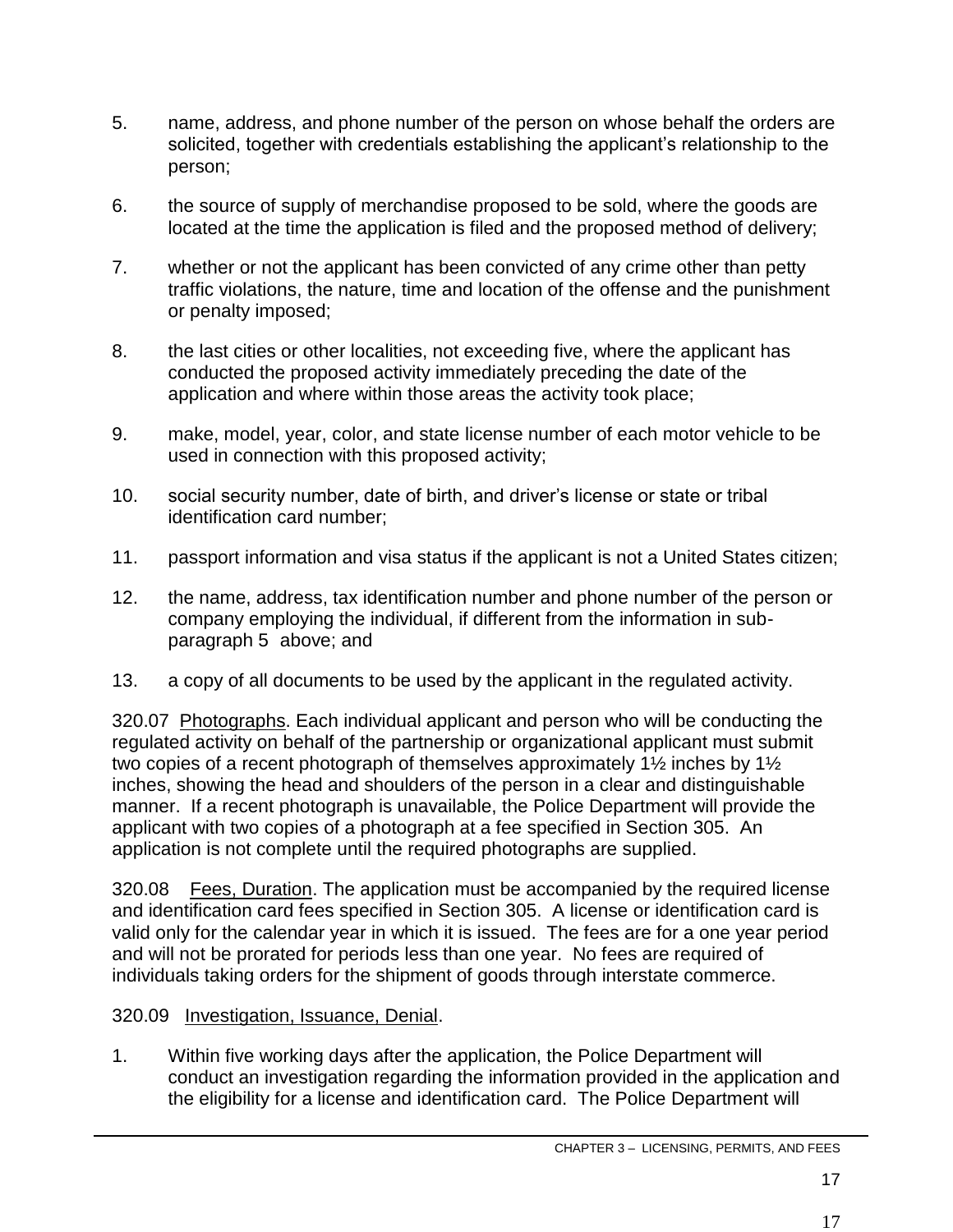issue a license and identification card only to eligible people. Each identification card will include a copy of the person's photograph.

2. The Police Department may not issue a license or identification card if there are circumstances indicating that the intended recipient may not honestly, lawfully, and safely conduct the proposed regulated activity. The Police Department must notify an applicant in writing of a denial of a license and/or identification card, specifying the reasons. The Police Department must comply with the provisions of Minn. Stat. Chapter 364 if the denial is based in whole or in part upon prior criminal convictions. The applicant may appeal the denial by submitting to the Police Department a written request within ten days after the denial asking to address the City Council. The City Council may deny a license and/or identification card when it is believed such action will protect the public health, safety, or welfare.

### 320.10 Standards of Conduct.

- 1. Except for those people specified in Section 320.04, a person may conduct regulated activity in the City only if a valid City identification card identifying the person has been issued, is prominently displayed by attaching it to the front of the outermost clothing between the waist and neck, and has not been revoked, suspended, or impounded.
- 2. A licensee must not transfer a license or identification card to another person.
- 3. A person must not use a City identification issued to someone other than that person.
- 4. A City identification card must be displayed only while conducting the regulated activity in the City and must be used for no other purpose and in no other location.
- 5. A person must not be on a street, highway, or adjacent boulevard and direct regulated activity towards the occupants of any motor vehicle in transit and must not obstruct the free flow of vehicular or pedestrian traffic on any public street, sidewalk, or other public right-of-way.
- 6. A person must not conduct the regulated activity in a manner that creates a health or safety hazard.
- 7. A person must conduct the regulated activity in a reasonably courteous manner at all times, must not engage in offensive, obscene, or abusive language, must not push open a door not opened by an occupant, must not place any portion of the person's body through an opened doorway without the invitation of an occupant and must not physically attempt to stop an occupant from closing the door.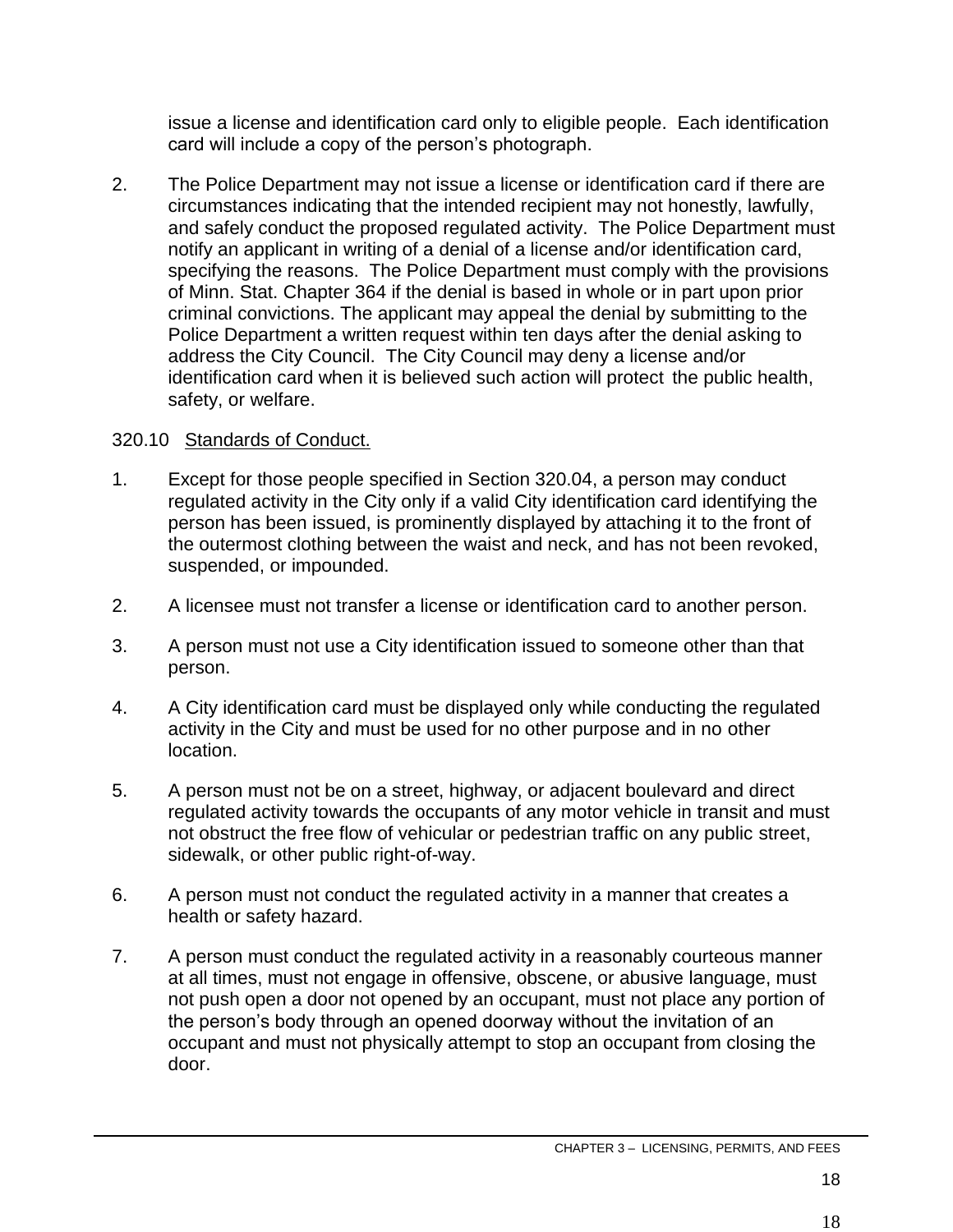- 8. A licensee must immediately leave private property when requested to do so by an occupant or owner and must leave immediately upon completion of a transaction or an unsuccessful attempt to contact an occupant.
- 9. A licensee entering onto residential property must go directly to the front door of the house, unless there is an adult present outside the house or in an open garage. At no time may a licensee go to a window or to the back yard, unless invited to do so by the occupant.
- 10. A person conducting the regulated activity must not make untrue statements to the people contacted regarding the purpose of the contact, orders placed by the neighbors, or the goods and services offered.
- 11. A licensee must not make statements to the people contacted indicating or implying that the City identification card constitutes an endorsement of their activities or products by the City.
- 12. While conducting regulated activity, a licensee must not be accompanied by a person who is not licensed or not listed in the license application.
- 13. A licensee must not conduct the regulated activity before 10:00 a.m. or after 5:00 p.m.

#### 320.11 Exclusion of Peddlers, Solicitors, Transient Merchants from Private Property.

- 1. A person conducting the regulated activity must not go onto private property for that purpose when there are signs prominently posted indicating that trespassing and/or solicitation is unwelcome or prohibited.
- 2. A person conducting the regulated activity must not go onto private property for that purpose when that property is listed on the Do Not Solicit List.

#### 320.12 Suspension; Revocation.

- 1. The City may suspend or revoke an identification card and/or license if the person who is the subject of the card, a person acting on behalf of the licensee, or the licensee has:
	- a. violated a provision of this section, or other local laws governing the same activity, during the license period;
	- b. violated a criminal law during the license period that adversely reflects on the ability to honestly, safely, or lawfully conduct the regulated activity; or